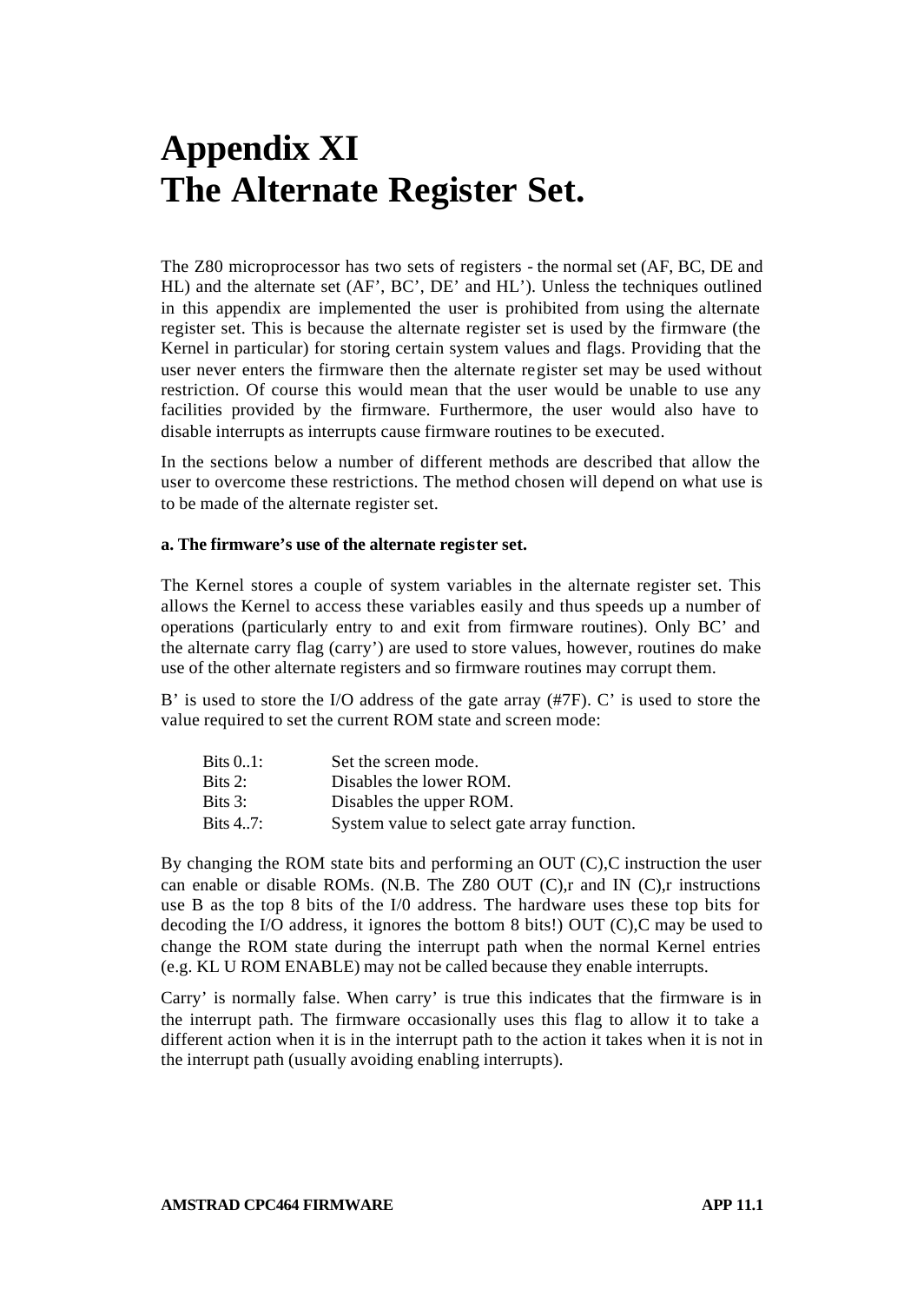## **b. Simple use of the alternate register set.**

The technique described in this section allows use of the alternate register set providing that no firmware routines are called and that interrupts are disabled.

After disabling interrupts registers A', DE' and HL' may be used as required. If registers BC' or F' (in particular carry') are used then their original contents must be restored before interrupts are re-enabled. The user may alter bits in C' (as described in (a) above) and need not restore the original value provided that an OUT (C),C is performed to keep the hardware abreast of the current state. The machine will not function correctly if the hardware and the value in C' are out of step when interrupts are enabled.

This technique requires interrupts to be disabled for the duration of the operation being performed. This is acceptable if the operation is short but not if the operation is lengthy. Disabling interrupts for a lengthy period will stop many firmware functions such as timers (and hence ink flashing, sound generation and keyboard scanning). If the operation to be performed is lengthy then it might be better to consider the use of one of the techniques described in sections (c) or (d) instead.

## **Example.**

The user might want to provide a routine that performs an LD A,(BC) from RAM (similar to the RAM LAM pseudo-instruction provided by the firmware).

The code for this routine could be written as follows:

| A FROM BC: |            |           |                                        |  |
|------------|------------|-----------|----------------------------------------|--|
|            | PUSH       | BC        |                                        |  |
|            | DI         |           | ; ** About to use alternate registers  |  |
|            | <b>EXX</b> |           |                                        |  |
|            | <b>POP</b> | HL        | :Transfer BC to HL'                    |  |
|            |            |           |                                        |  |
|            | LD         | A, C      |                                        |  |
|            | SET        | 2, A      | :Set the disable lower ROM bit         |  |
|            | SET        | 3, A      | ;Set the disable upper ROM bit         |  |
|            | OUT        | $(C)$ , A | :Tell the hardware                     |  |
|            |            |           |                                        |  |
|            | LD         |           | A, (HL) :Read the value from RAM       |  |
|            |            |           |                                        |  |
|            | OUT        | $(C)$ , c | Restore the old ROM state              |  |
|            |            |           |                                        |  |
|            | EXX        |           |                                        |  |
|            | FI         |           | ; ** End of use of alternate registers |  |
|            | RET        |           |                                        |  |

N.B. This routine must be RAM resident or disabling the ROMs will have an unfortunate effect!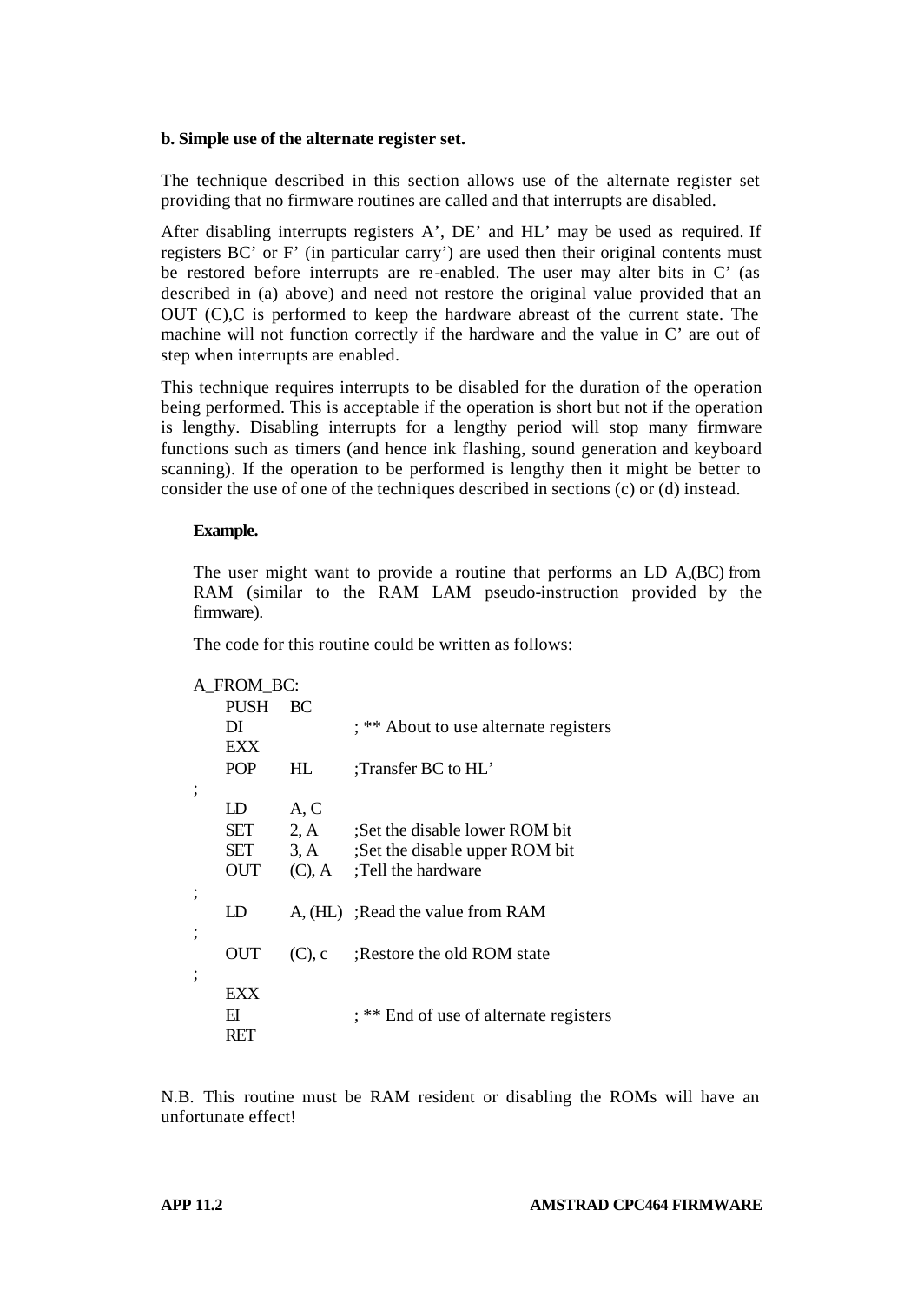### **c. Use of the alternate register set with interrupts enabled.**

The technique described in this section allows the alternate register set to be used and interrupts to be enabled. It does not allow firmware routines to be called.

The simplistic use of the alternate register set by disabling interrupts as described above is unsatisfactory if this results in interrupts being disabled for an extended period of time. By patching INTERRUPT ENTRY in the low Kernel jumpblock interrupts can be trapped and appropriate action to restore the firmware registers can be taken. The actions that must be performed are as follows:

Before starting to use the alternate register set the firmware's BC' is saved and INTERRUPT ENTRY is patched so that the user's interrupt routine is used.

When the user has finished with the alternate register set the firmware's BC' and carry' are restored and INTERRUPT ENTRY is patched back to the firmware's interrupt routine.

When an interrupt occurs the user's alternate registers are saved, the firmware's BC' and carry' are restored and INTERRUPT ENTRY is patched back to the firmware's interrupt routine. The latter is done in case a second interrupt occurs whilst processing the events kicked from the interrupt path of the first interrupt (remember that the event processing is performed with interrupts enabled).

After interrupt processing has finished the firmware's BC' is saved, the user's alternate registers are restored and INTERRUPT ENTRY is patched back to the user's interrupt routine again.

Note that when INTERRUPT ENTRY is patched it is vital to ensure that the lower ROM is disabled and remains disabled. It is impossible to patch the ROM version of INTERRUPT ENTRY! If an interrupt occurred whilst the lower ROM was enabled then the firmware would jump straight into its interrupt routine without restoring its alternate registers first.

## **Example.**

;

The following routines implement the scheme described above:

; The following storage locations are used ;

| FIRM BC: DEFS 2  | ; Two bytes to store firmware's BC'     |
|------------------|-----------------------------------------|
| FIRM INT: DEFS 2 | ; Two bytes to store the address of the |
|                  | ; firmware's interrupt routine          |
| USER AF: DEFS 2  | ; Two bytes to store the user's AF'     |
| USER BC: DEFS 2  | ; Two bytes to store the user's BC'     |
| USER DE: DEFS 2  | ; Two bytes to store the user's DE'     |
| USER HL: DEFS 2  | ; Two bytes to store the user's HL'     |
|                  |                                         |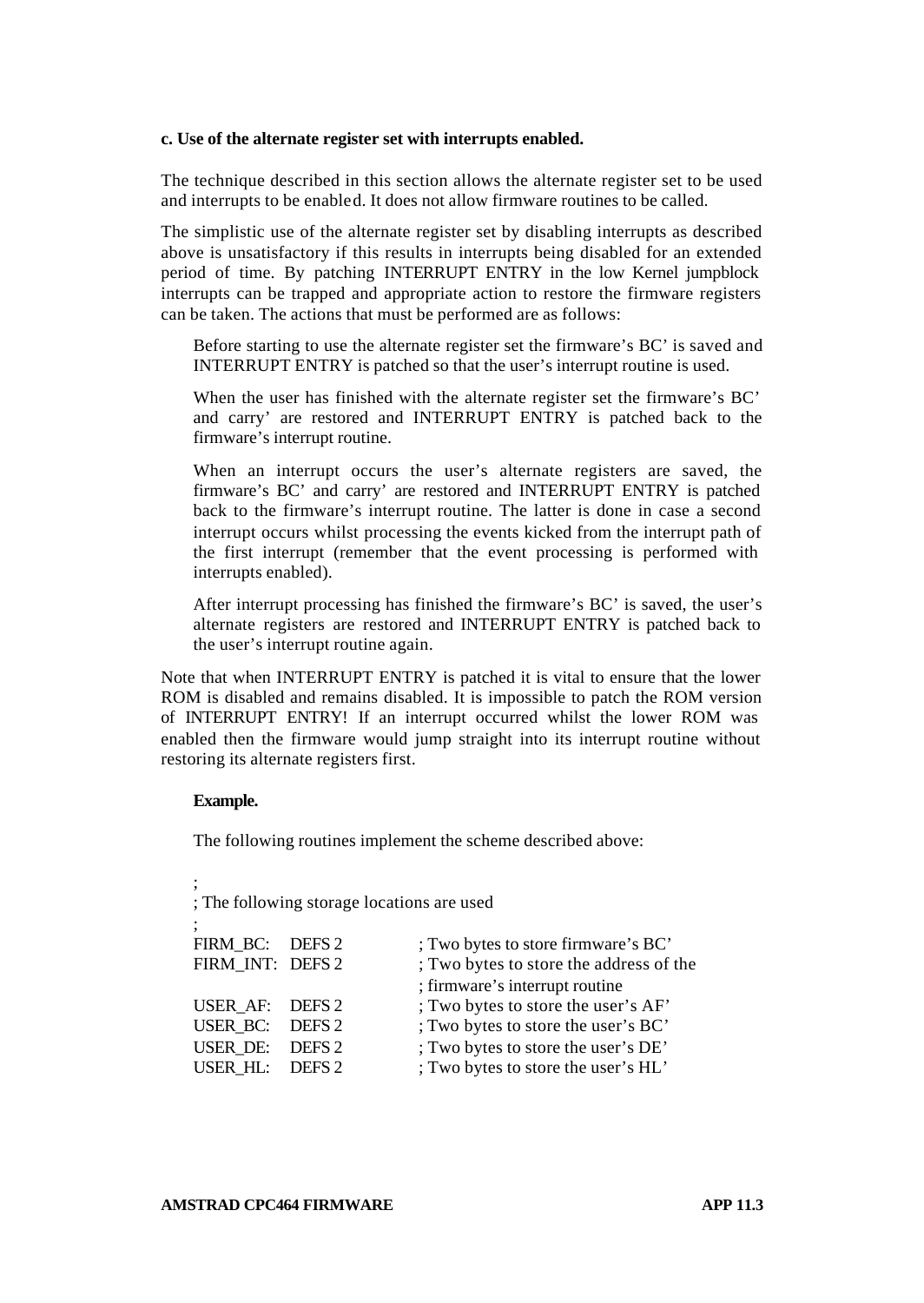; This routine sets up the environment so that the ; user may make use of the alternate register set. ; N.B. Interrupts are enabled. ; USER\_ALTERNATE: DI ;An interrupt would be disastrous EX AF, AF' EXX ;Swap to the alternate register set ; LD (FIRM BC), BC ;Save the firmware's BC' ; LD HL, (INTERUPT\_ENTRY+1) LD (FIRM INT), HL ;Save the firmware's interrupt routine ; LD HL, USER\_INTERRUPT ;Use the replacement interrupt routine LD (INTERRUPT\_ENTRY + 1), HL ; LD HL, (USER\_AF) PUSH HL POP AF :Restore user's AF' LD BC, (USER\_BC) ;Restore user's BC' LD DE, (USER\_DE) ;Restore user's DE' LD HL, (USER\_HL) ;Restore user's HL' ; EXX ;Swap back to the standard register set EX AF, AF' EI : We have finished with the alternate regs RET ; ; This routine restores the environment for the ; firmware to use the alternate register set. ; N.B. Interrupts are disabled and not re-enabled. ; FIRM\_ALTERNATE: DI ;An interrupt would be disastrous EX AF, AF' EXX :Swap to the alternate register set ; LD (USER\_HL), HL ;Save user's HL' LD (USER DE), DE ;Save user's DE' LD (USER BC), BC ;Save user's BC' PUSH AF POP HL LD (USER AF), HL ;Save user's AF'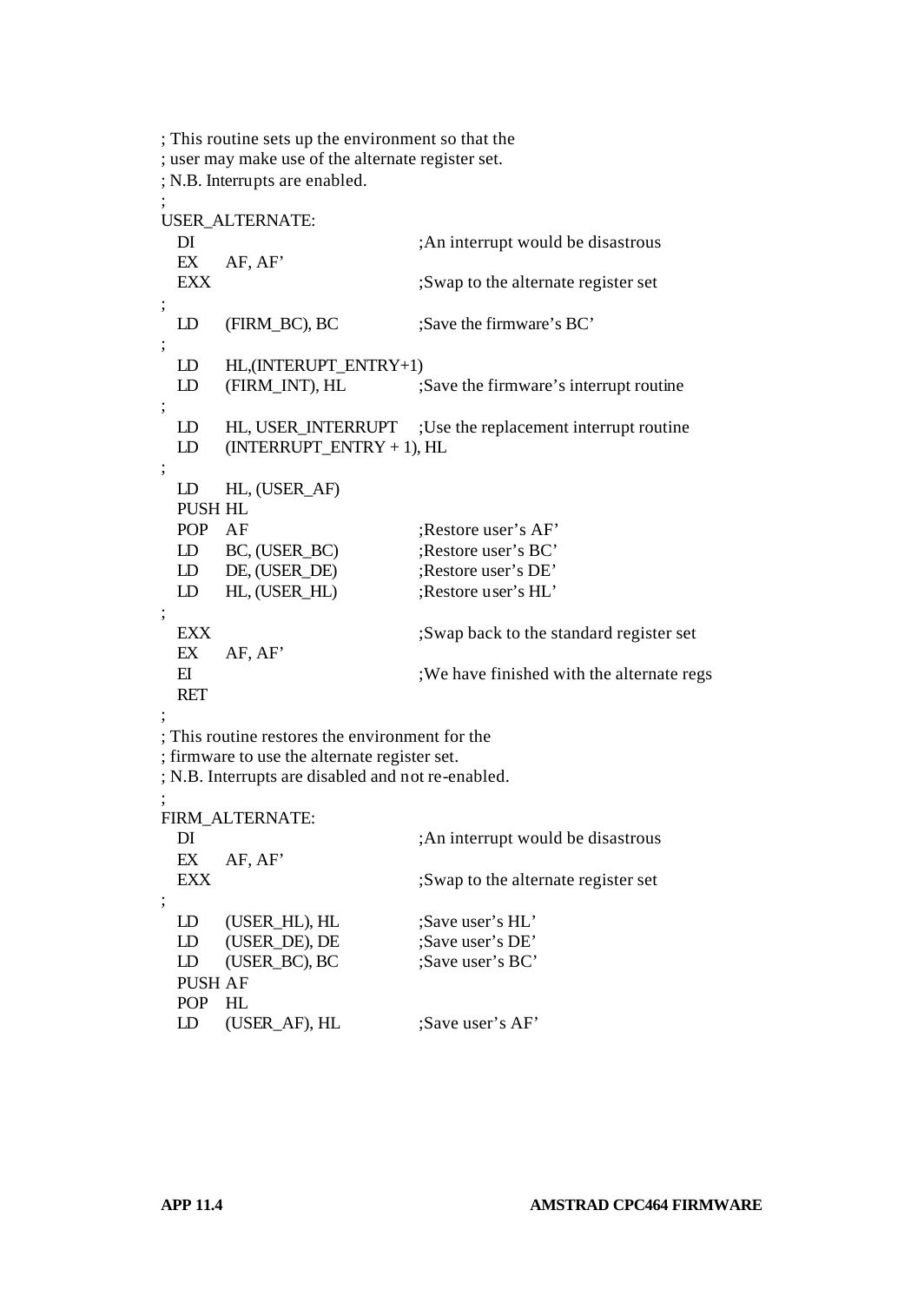| LD HL, (FIRM INT)                                                                                               | Restore the firmware's interrupt routine                                     |  |  |  |
|-----------------------------------------------------------------------------------------------------------------|------------------------------------------------------------------------------|--|--|--|
| $(INTERRUPT_ENTRY + 1), HL$<br>LD                                                                               |                                                                              |  |  |  |
| BC, (FIRM BC)<br>LD                                                                                             | Restore the firmware's BC.                                                   |  |  |  |
| OR A, A                                                                                                         | Set the firmware's carry' to be false                                        |  |  |  |
| EXX                                                                                                             | Swap back to the standard register set                                       |  |  |  |
| EX AF, AF'                                                                                                      |                                                                              |  |  |  |
| RET                                                                                                             | N.B. May be about to enter the interrupt<br>; path so no EI.                 |  |  |  |
|                                                                                                                 |                                                                              |  |  |  |
|                                                                                                                 |                                                                              |  |  |  |
| ; This routine replaces the firmware's interrupt routine<br>; when the user is using the alternate register set |                                                                              |  |  |  |
|                                                                                                                 |                                                                              |  |  |  |
|                                                                                                                 |                                                                              |  |  |  |
| USER INTERRUPT:                                                                                                 |                                                                              |  |  |  |
| <b>CALL FIRM ALTERNATE</b><br>CALL INTERRUPT ENTRY                                                              | :Switch the environment to the firmware<br>:Run the normal interrupt routine |  |  |  |
| USER ALTERNATE<br>JP                                                                                            | :Switch the environment back to the user                                     |  |  |  |

To start using the alternate register set the user obeys the instruction:

CALL USER\_ALTERNATE

To finish using the alternate register set the user obeys the instructions:

CALL FIRM\_ALTERNATE EI

#### **d. Calling firmware routines whilst using the alternate register set.**

The technique described in this section extends the technique described in section (c) to allow the user to call firmware routines whilst using the alternate register set.

To call a firmware routine requires exactly the same action as is required for the interrupt routine:

Before calling a firmware routine the user's alternate registers are saved, the firmware's BC' and carry' are restored and INTERRUPT ENTRY is patched back to the firmware's interrupt routine. The latter is done in case an interrupt occurs whilst executing the firmware routine.

After running the firmware routine the firmware's BC' is saved, the user's alternate registers are restored and INTERRUPT ENTRY is patched back to the user's interrupt routine again.

As indicated in section (c) it is vital to ensure that the lower ROM remains disabled while the alternate register set is in use since INTERRUPT ENTRY in the ROM is not patchable and jumps straight to the firmware's interrupt routine.